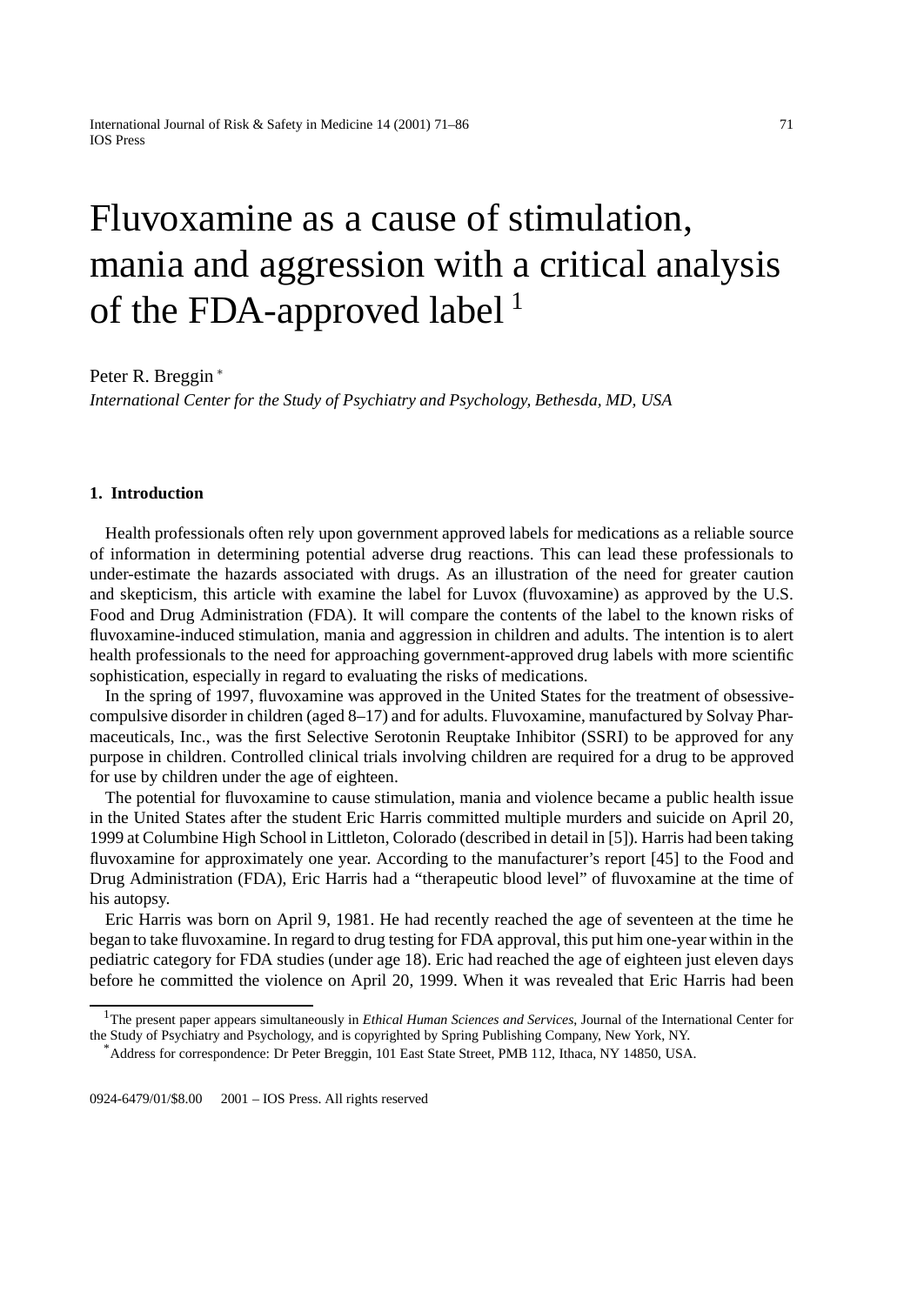taking fluvoxamine, psychiatric experts and the media gave little credence to any causal connection between fluvoxamine and violence [5]. Indeed, the FDA-approved label<sup>2</sup> for the drug seemed to give little or no indication that the drug could cause a person to commit catastrophic violence.

This report will use the case of Eric Harris and the Luvox label as an example of how critically important data can be obscured or omitted even, on a government-approved drug label.

#### **2. The psychopharmacological nature of fluvoxamine**

Fluvoxamine is a Selective Serotonin Reuptake Inhibitor (SSRI). In the United States, other drugs in this same class include Prozac (fluoxetine), Zoloft (sertraline), Paxil (paroxetine) and, more recently, Celexa (citalopram).

Unlike other SSRIs, at the time fluvoxamine was prescribed to Eric Harris, it had not been approved for depression in children or adults but only for obsessive-compulsive disorder. However, textbooks available in 1998 and 1999 without any apparent exceptions included fluvoxamine among the SSRI antidepressants (e.g., Silver et al. [42], for example in their table on p. 926). Fluvoxamine under different trade names was officially approved as an antidepressant in European countries, including Great Britain (*British National Formulary*, 1995).

When observations are made in clinical practice and in the scientific literature concerning the impact of SSRIs, including fluvoxamine, these drugs are typically treated as a single category or class of pharmacological agents. It is generally recognized that an adverse mental or behavioral reaction, such as mania or psychosis, that is observed in regard to one SSRI is likely to be found with the other SSRIs. Thus, Marangell et al. [32] in the American Psychiatric Press *Textbook of Psychiatry* observe, "All SSRIs have a similar spectrum of efficacy and a similar side-effect profile" (p. 1035). Similarly, Borg and Brodin [3] wrote that "... There seems to be little difference between the SSRIs with respect to frequency and severity of adverse effects" (p. 66). An extensive review compared SSRIs, including fluvoxamine, and concluded in its summary: "Overall, the adverse-effect profiles of the different SSRIs are comparable" [21, p. 938]. As a relevant exception, these authors note that fluvoxamine produced a higher rate of adverse reactions (see below).

Therefore, like most textbooks and reviews, this report draws upon data generated about the class of SSRI antidepressants, while also citing scientific literature specifically about fluvoxamine. It will be found that, to the extent that fluvoxamine does differ from other SSRIs in regard to adverse drug reactions (ADRs), it differs in the direction of *more* frequent and severe ADRs.

# **3. Understanding antidepressant-induced Central Nervous System (CNS) stimulation, mania and aggression**

Mania is at one end of a stimulant continuum that often (but not always) begins with lesser degrees of insomnia, nervousness, anxiety, hyperactivity and irritability and then progresses toward more severe agitation, aggression, and varying degrees of mania. When central nervous system stimulation becomes severe, convulsions may result.

 $2$ The term "label" here is used in the FDA sense, comprising not only the physical label attached to the drug but also the data sheet supplied with it; under European legislation the equivalent term is "packaging text".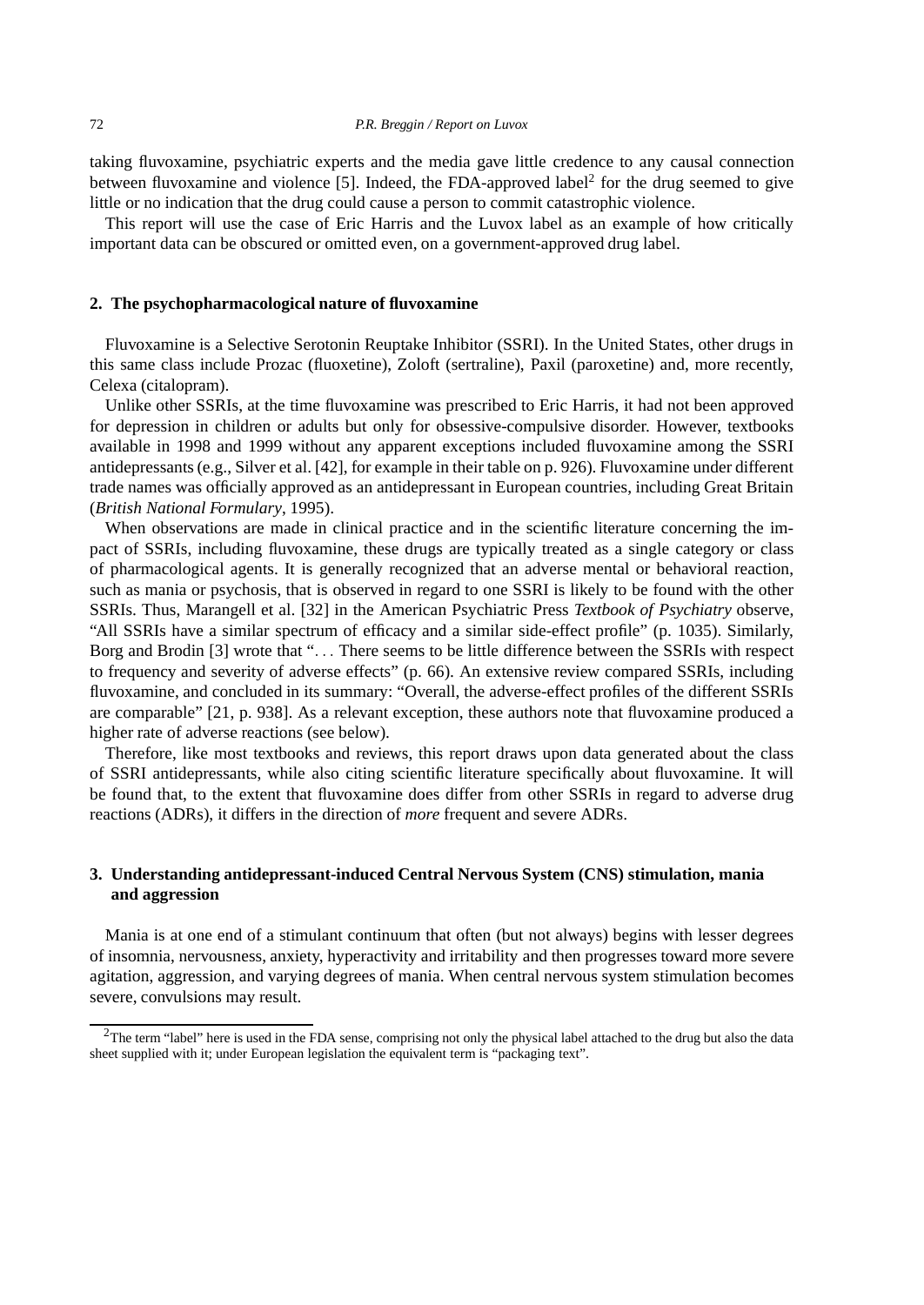While the Luvox label avoids any implication that the drug has a stimulant profile of adverse reactions, SSRI stimulation is well-recognized by informed experts who often refer to it by the euphemism "activation". (e.g., discussion in [29, pp. 9–10]; see also [4–6] for detailed discussions of the stimulant profile of fluoxetine and other SSRI's). This stimulant continuum will be documented in many reports in the following review.

### *3.1. Confirmation of antidepressant-induced mania in the DSM-IV*

The American Psychiatric Association's *Diagnostic and Statistical Manual of Mental Disorders, Fourth Edition (DSM-IV) (1994)* was published several years after the advent of SSRI antidepressants and makes clear that all antidepressants can cause mania. *The DSM-IV* makes multiple references to the fact that antidepressants can cause mania. It states, for example, that "... Symptoms like those seen in a Manic Episode may be due to the direct effects of antidepressant medication..." (1994, p. 329). Similarly, it observes that "Symptoms like those seen in a Manic Episode may also be precipitated by antidepressant treatment such as medication..." (1994, p. 331). References to antidepressant-induced mania and mood disorder can also be found elsewhere in the manual (e.g., at pp. 332 [note at bottom of table], 334, 336, 337, 351, 371, and 372).

## *3.2. The nature of a drug-induced manic episode*

For simplicity, the following description of the nature of manic episodes will be drawn entirely from the *DSM-IV*. Of special interest to the case of Eric Harris, mania is characterized by "increased involvement in goal-directed activities" (p. 328). Therefore the individual, even when psychotic, does not lack the capacity to plan and carry out inappropriate or destructive aggressive actions. To the contrary, individuals undergoing mania often feel driven to carry out elaborate plans, however bizarre, destructive or doomed they may be.

It is remarkable that the official diagnostic manual provides so many references to antidepressantinduced mania and mood disorders.

The observations in the *DSM-IV* are made by individual committees of specialists in the particular area, in this case adverse effects of antidepressant drugs. The committees then attempt to reach a consensus among experts within the profession. Therefore, the capacity of antidepressants, including all the SSRIs, to cause mania cannot be considered anything but a generally accepted scientific consensus, a recognized fact, within the field.

This description of the nature of manic episodes, will for the sake of simplicity also be drawn entirely from the American Psychiatric *Association's Diagnostic and Statistical Manual of Mental Disorders, Fourth Edition (DSM-IV).* Of special relevance to the case of Eric Harris is the fact that mania is characterized by "increased involvement in goal-directed activities" (p. 328). Therefore, the individual does not lack the capacity to plan and carry out inappropriate or destructive aggressive actions. On the contrary, individuals undergoing mania often feel driven to carry out elaborate plans, however bizarre, destructive, or doomed they may be.

Aggression is also specifically mentioned in the *DSM-IV* as a feature of manic behavior. It is noted that "antisocial behaviors may accompany the Manic Episode", "Ethical concerns may be disregarded even by those who are typically very conscientious".... "The person may become hostile and physically threatening to others" and "physically assaultive", and "The mood may shift rapidly to anger or depression" (p. 330).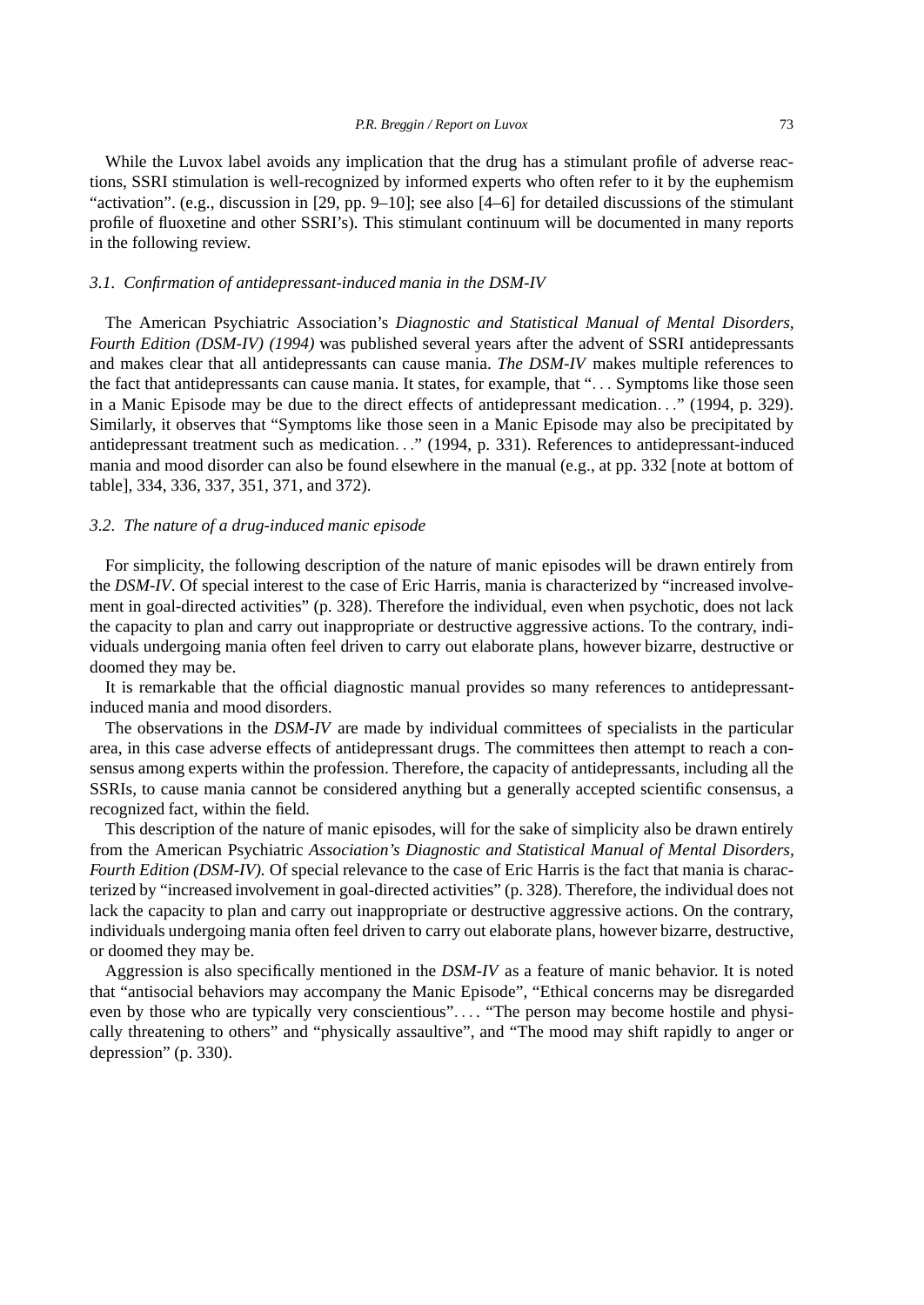Antidepressant-induced aggressive behavior can occur without the individual meeting the complete diagnostic criteria for a manic episode that is not drug induced. Again according to the *DSM-IV* (1994, pp. 370 and 375), an individual can suffer from a Substance-Induced Mood Disorder with manic features "if the predominant mood is elevated, euphoric, or irritable". In clinical practice and in the literature, antidepressants commonly cause one or more of these events – elevated, euphoric or irritable mood – qualifying the patient for a diagnosis of Substance-Induced Mood Disorder with Manic Features. Based on clinical experience and reports in the literature, an Antidepressant-Induced Mood Disorder often progresses from "irritability" to outright aggression. I have been a medical consultant in many cases in which individuals have developed an SSRI-induced Mood disorder with manic features and aggression (see *www.Breggin.com* for descriptions of cases).

The label and the promotional materials from Solvay give no indication that the drugs, by commonly inducing mania, can induce very destructive activities, including aggression and violence.

# *3.3. Confirmation of SSRI-induced manic-like episodes and aggressive behaviour in children and young people*

As already noted, Eric Harris was in the pediatric age group when he began taking Luvox and had just reached adulthood when taking the drug at the time he perpetrated the school shootings. Therefore, this analysis will deal with scientific data concerning SSRI-induced abnormal behaviors in children and adults, beginning with children:

## *3.3.1. Clinical trials and epidemiological reports*

A surprising number of clinical trials confirm that SSRIs, including fluvoxamine, cause a high rate of mania in children and young people. Fluvoxamine, according to the label for the drug as found in the *Physicians' Desk Reference (PDR)* [38], causes a 4% rate of mania in children under the age of 18 versus a 0% rate for similar children on placebo. This extremely important fact is not integrated into other sections of the label, such as under the *Pediatric Use* heading. Thus, the busy doctor searching for information specifically about children would not find it. Furthermore, the seriousness of this high rate and the danger associated with mania is not adequately emphasized.

A controlled clinical trial found that fluoxetine caused a 6% rate of mania in depressed children and youngsters age 7–17 [15]. The reactions were severe enough to cause the children to be dropped from the trials. By contrast, none of the depressed youngsters who took placebo developed mania. Therefore, the mania was caused by the fluoxetine rather than by the mental condition of the children.

University of Pittsburgh researchers took a retrospective look at medical charts of children and young men age 8–19 who had taken fluoxetine [25]. They found that an extraordinary 23% of fluoxetinetreated young people developed mania or "manic-like" symptoms. Another 19% of this group developed drug-induced hostility and aggression, including a "grinding anger with short temper and increasing oppositionalism".

A team of Yale doctors found that 50% of children and young people aged 8–16 developed two or more abnormal behavioral reactions to fluoxetine, including aggression, loss of impulse control, agitation, and manic-like symptoms [39]. The effects lasted until the fluoxetine was stopped.

Another research study from Yale described a number of youngsters (6 of 42 or 14% in their cohort) who became aggressive and even violent while taking fluoxetine [27]. The authors hypothesized that fluoxetine was causing the aggressive behavior by means of "drug-induced activation" (stimulation) or "a specific serotonergic-mediated effect on the regulation of aggression".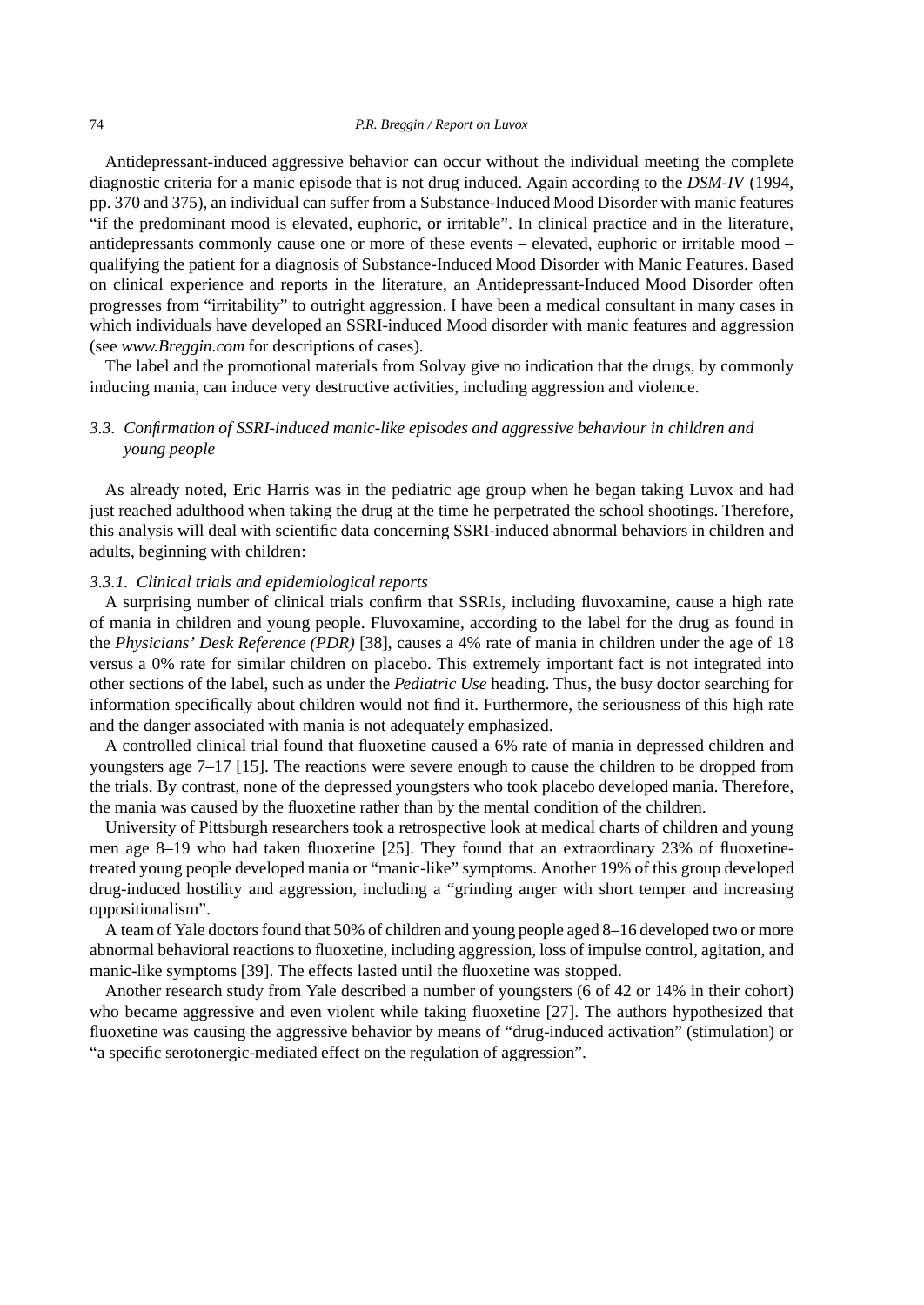*This report by King et al. from Yale is particularly relevant because it provides a direct window into the development of the kind of mentality that led Eric Harris to become a school shooter.* A child described in their report actually developed nightmares about becoming a school shooter and then began to lose track of "reality" concerning these events. In reading the relevant excerpt from their report, it is useful to bear in mind that the child's reaction occurred long before any of the well-known school shootings took place and therefore was not inspired by them:

Thirty-eight days after beginning the protocol, F. experienced a violent nightmare about killing his classmates until he himself was shot. He awakened from it only with difficulty, and the dream continued to feel "very real". He reported having had several days of increasingly vivid "bad dreams" before this episode; these included images of killing himself and his parents dying. When he was seen later that day he was agitated and anxious, refused to go to school, and reported marked suicidal ideation that made him feel unsafe at home as well (p. 180).

The child was hospitalized for three days and then for 17 days. He gradually improved. Then three weeks after his last hospitalization, his local physician – not one of these investigators – decided to put him back on fluoxetine. He became acutely suicidal until the fluoxetine was stopped a second time.

This individual report is important for a variety of reasons:

- (1) It took place in a controlled clinical trial. Therefore, the investigators did not know if the child was taking fluoxetine at the time that these abnormal reactions erupted.
- (2) Entirely new symptoms related to violence developed on the drug (this stage is called challenge).
- (3) The symptoms terminated after stopping the drug (called dechallenge).
- (4) Some of the symptoms resumed on starting the drug again (called rechallenge).
- (5) The symptoms cleared for a second time after the drug was again stopped, demonstrating dechallenge for a second time. $3$

Of note, this child developed agitation and anxiety, two symptoms produced by fluvoxamine at a high rate.

Nevertheless, the label for Luvox gives no hint that SSRI's have been linked so frequently to maniclike behaviour, suicidality and violence.

### *3.3.2. Examples of case reports*

There are many case reports of SSRI-induced mania in the literature. Here are two examples involving aggressive behavior.

A single case study of a 17-year-old youngster taking fluvoxamine [43] provides a window into what happened to Eric Harris. The youth in this case was mildly retarded when he became depressed and anxious, and was started on a 50 mg dose of fluvoxamine. After a single dose, he developed "increasing agitation and insomnia". Then, "In the next 24 hours, he displayed auditory and visual hallucinations, a fearful mood, and paranoid delusions involving statements that 'the devil will get me' ". He required hospitalization and was treated with an antipsychotic drug. The authors believe that fluvoxamine caused the acute psychosis.

In another case report, Bastani et al. [1] describe a person who had previously been treated for OCD with paroxetine. On fluvoxamine she became suicidal and had to be hospitalized. In the hospital her

 $3$ The process of challenge-dechallenge-rechallenge is discussed in [4].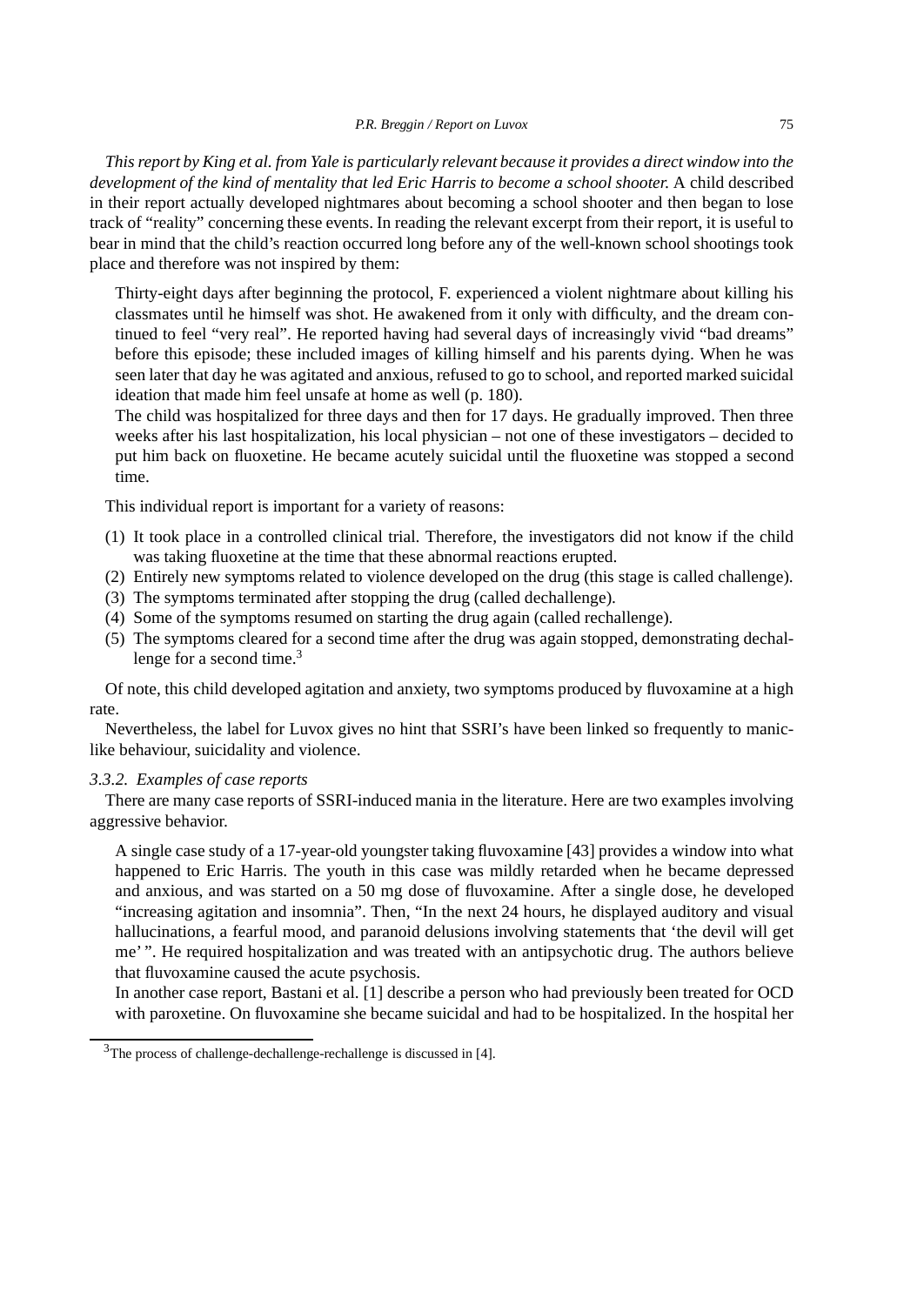fluvoxamine dose was increased from 50 mg per day to 150 mg per day whereupon her condition worsened and she began to experience auditory hallucinations. The fluvoxamine was discontinued and she recovered within twenty-four hours, confirming that the fluvoxamine had caused the depression and psychosis.

In another single case study, this time involving paroxetine, Oldroyd [36] describes the case of a sixteen-year-old who became manic, including "angry outbursts", after three weeks on the drug.

SSRI-induced mania and psychosis are becoming such recognized entities that animal research is being conducted with the aim of unraveling their biochemical mechanisms [48].

## *3.4. Confirmation of SSRI-Induced manic-like episodes and aggressive behaviour in adults*

The previous section of this paper focused on children because of their special vulnerability and because Eric Harris was just turning 17 at the time he began to take fluvoxamine. This section will deal with adults.

# *3.4.1. Epidemiological and clinical trial data*

Ebert et al. [14] attempted to develop a rate for severe mental aberrations caused by fluvoxamine. They carried out a prospective study of 200 inpatients over a total of 8200 treatment days on fluvoxamine. Fourteen patients (17%) developed "hypomania according to *DSM-IV* criteria". More ominously, three patients (1.5%) "developed a reversible change of mental status with insomnia, agitation, confusion and incoherent thoughts". This occurred in the absence of more frank toxicity.

These three patients became potentially violent and suicidal. One, a 35-year old man, developed "agitation" and "restless legs" that progressed to "insomnia, confusion with acoustic hallucinations and paranoid ideas". He recovered after fluvoxamine was stopped. Another patient, a 38-year-old man, developed "agitation and insomnia" that progressed to "aggressiveness, incoherent thoughts, confusion, acoustic hallucinations and paranoid ideas". He also cleared up when fluvoxamine was stopped. The third patient, another 35-year-old man, developed "insomnia" and then became "agitated with restless legs, and severely depressed with suicidal ideas". He was "incoherent with confusion and paranoid ideas". He too recovered in a few days after stopping fluvoxamine.

The authors summarize that the syndrome consists of "insomnia, confusion, incoherent thoughts, agitation, hallucinations and paranoid ideas" and that it "should be recognized". They observe that it is especially frequent in combination with other drugs and describe it as "rare and reversible". But were these severe reactions actually "rare"? According to Ebert et al.'s own data, these reactions were extremely frequent. Adding up the 14 hypomanic patients and the 3 psychotic and aggressive patients, there were at least 17 severe psychiatric reactions among 200 patients, pointing to an extraordinary rate of 8.5%. (According to the FDA, a rate of 1% for an adverse drug reaction is defined as "frequent" or "common".)

Peyre et al. [37] reviewed the histories of 189 patients treated with fluvoxamine and found a rate of 2.5% for "manic switches", that is, the development of mania during treatment for major depression. The rate of 2.5% is two and one-half times higher than that reported for adults in the labelling text for fluvoxamine.

Howland [23], from the University of Pittsburgh School of Medicine, found 11 cases of SSRI-induced mania among approximately 184 patients treated at the university clinic and hospital. Several observations from the Howland report are especially relevant to this case.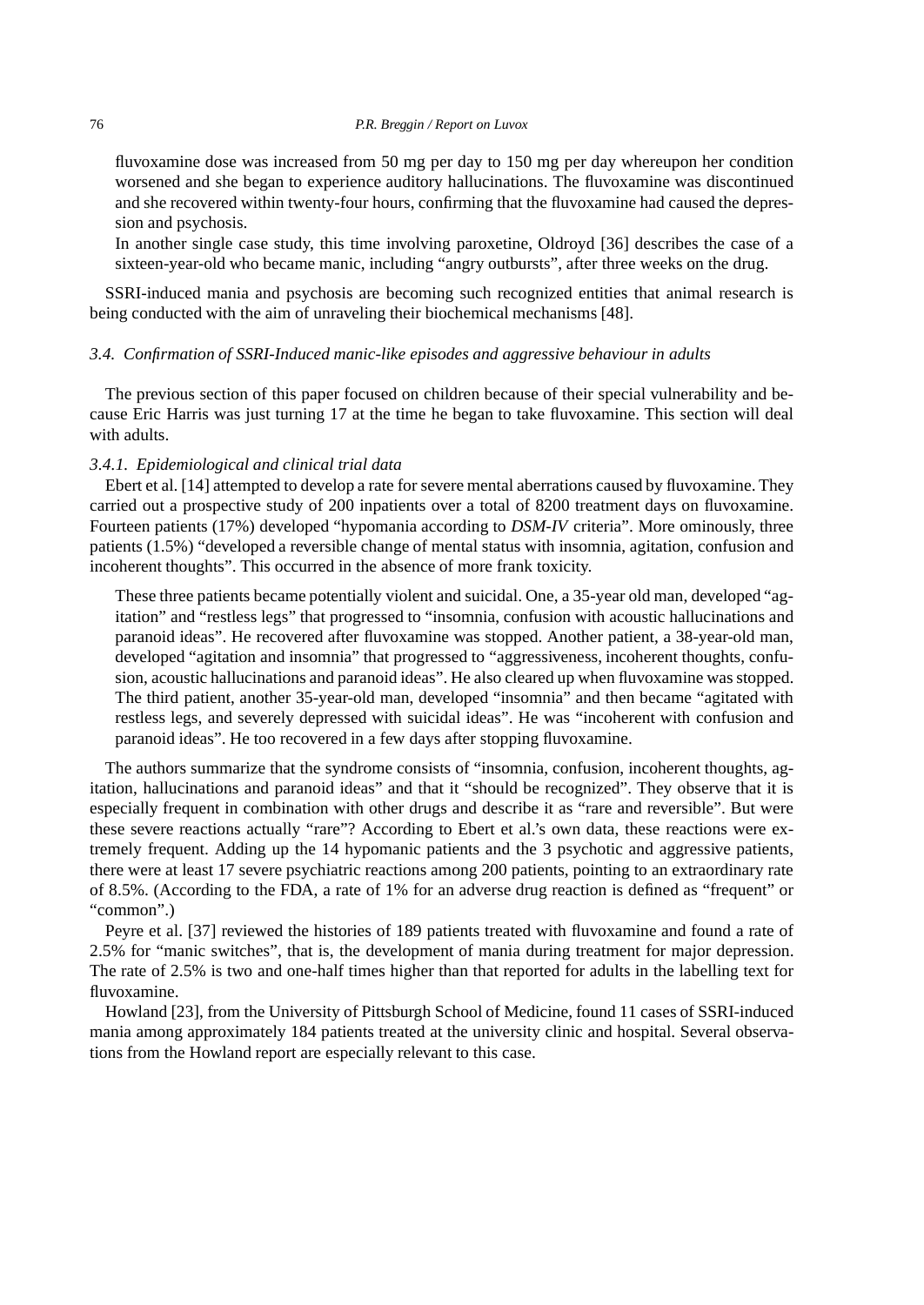- (1) Four of the mania cases involved paroxetine and sertraline. Fluvoxamine is similar to paroxetine and sertraline in being a short-acting SSRI.
- (2) The 11 cases occurred in a population of 184 patients, indicating a very high rate of 6% for druginduced mania from antidepressants.
- (3) The episodes were "generally quite severe" (p. 426).
- (4) Eight of the 11 patients became psychotic and 4 were so agitated that they had to be put in seclusion, even though they were probably receiving additional medication to control their mania.

Sertraline is especially similar to fluvoxamine in regard to its relatively short duration of action. Healy [20] recently conducted a randomized double-blind crossover study comparing the effects of sertraline to those of a non-SSRI antidepressant (reboxetine) in a group of health volunteers. Many of the 20 individuals developed adverse mental and neurological effects while taking the sertraline and two became severely disturbed. Case A, a 30-year-old woman, became "withdrawn, was ruminating over impulsive, disinhibited things she had done, was tearful and not herself". In addition, "... Her diary records impulsiveness, irritability, over-sensitivity as well as marked suspicion". In a "trance-like" state she became obsessed with killing herself and almost threw herself beneath a car or train. Case B, an otherwise peaceful 28-year-old woman, experienced severe road rage and actually grabbed a teenage boy and threatened to "deck him". On the SSRI, she felt "aggressive and fearless". While emotionally disturbed and out-of-control (disinhibited), the two individuals nonetheless felt and appeared emotionally "blunted".

The mixture of apathy and disinhibited aggressiveness found in Healy's study is confirmed elsewhere, specifically in regard to fluvoxamine. Hoehn-Saric et al. [22] reported on "Apathy and Indifference in Patients on Fluvoxamine and Fluoxetine". They describe "apathy, indifference, loss of initiative, or disinhibition (with or without sedation or hypomania)" observed in five patients.

### *3.4.2. Examples of case reports*

Many case reports in the scientific literature concern the capacity of SSRIs to cause mania, often in association with irritability and aggression. Christensen [9], for example, reported on the case of a 32 year-old man who developed his first manic episode while taking paroxetine. He became psychotic and "threatened his parents with physical harm" (p. 1400).

Some case reports specifically cite fluvoxamine as the causative agent (e.g., [8,13,35]). Dorevitch et al. [13] describe three cases of fluvoxamine-induced mania. Each case was recognized quickly and the drug was reduced in dose or stopped so that potentially disastrous outcomes were avoided. Had the patients been more secretive or the monitoring less effective, the results could have been tragic. In the first case, "the patient was hospitalized in a full-blown manic state, which included euphoric mood, grandiosity, loose association, and auditory hallucinations". In the second case, the potential for violence is more apparent. The patient "became euphoric, displayed increased energy, and began cleaning the ward, singing, and kissing other patients. In addition, he was very irritable and anxious, exhibiting psychomotor agitation and describing fears that people were out to kill him". In the third case, "he experienced motor hyperactivity; a decreased need for sleep; an increased ability to concentrate; and excessive social, sexual, and artistic prowess. Examination revealed an euphoric mood, grandiosity, logorrhea (excessive talking), and a very argumentative disposition". Manic patients who are "argumentative" can become very aggressive when thwarted. Dorevitch et al. make the point that these patients became manic on fluvoxamine but not on other antidepressants (p. 1456).

In an article entitled "Violent Acts Associated with Fluvoxamine", Okada and Okajima [35] describe three cases of aggressive and violent behavior induced by fluvoxamine. On fluvoxamine 150 mg/day day,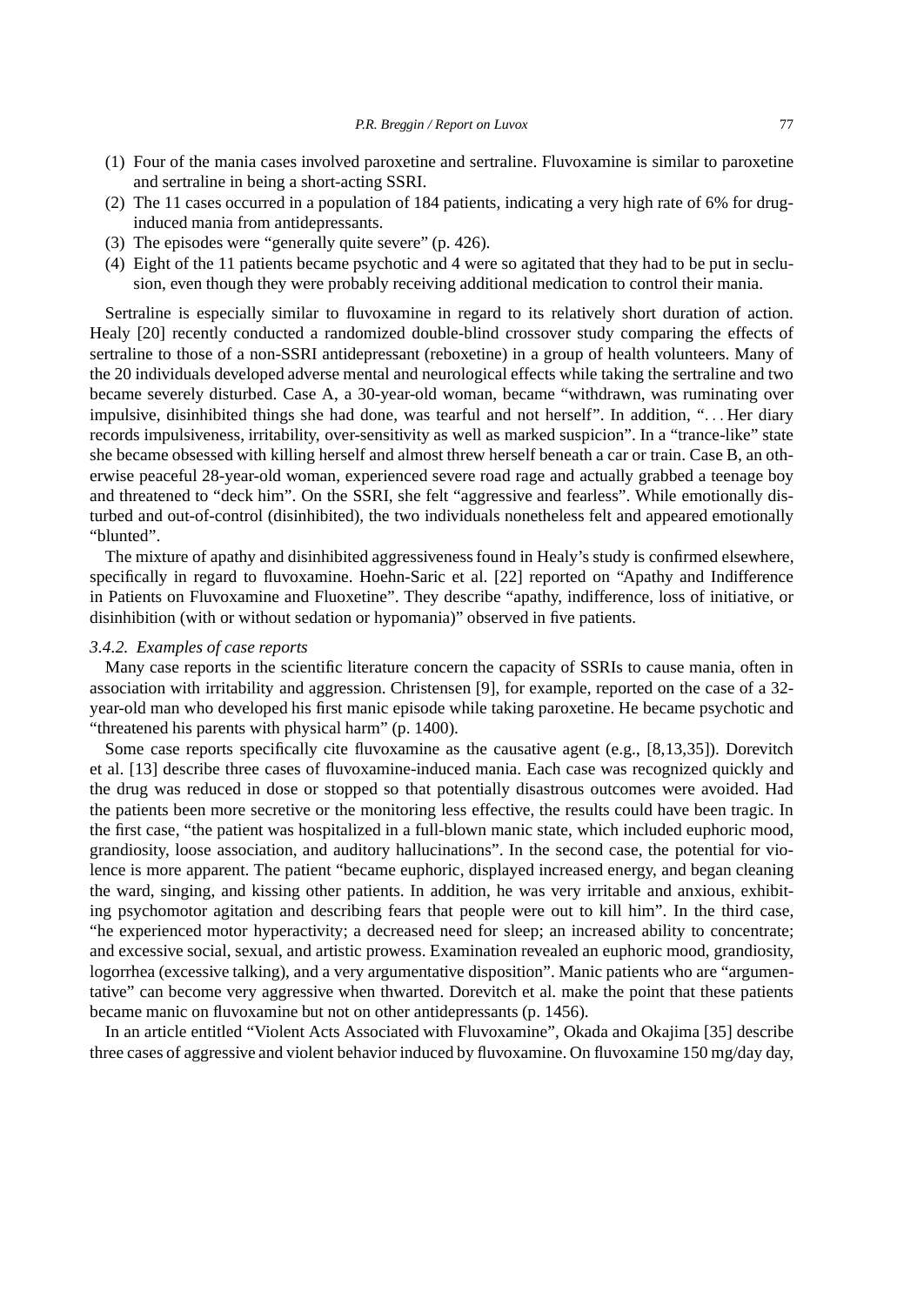a 32-year-old woman became "irritable and aggressive, and she expressed impulsive violence during her disagreements with her husband and mother". She improved after her fluvoxamine was reduced (but not stopped). The addition of fluoxetine did not worsen her condition. The authors stress this point later in the report when they point out that in one case "fluoxetine [fluoxetine] did not elicit the aggressive behavior that treatment with fluvoxamine did". A 29-year-old woman on 150 mg/day of fluvoxamine became nervous and irritable and then "impulsively violent" on fluvoxamine and was admitted to a psychiatric hospital. She improved with discontinuation of the drug and treatment with other medications. A 28-year-old woman on 150 mg/day of fluvoxamine "exhibited signs of irritability and aggressive behavior, expressing violence toward her mother" on fluvoxamine. She improved when her fluvoxamine was stopped and other medications instituted. They concluded, "However, we wish to draw attention to the emergence of paradoxical effects such as impulsivity and aggressive behaviour induced by fluvoxamine". *This report alone should have led to a specific postmarketing upgrade of the FDA-approved label citing reported cases of violence without mania caused by fluvoxamine.*

#### **4. Inadequacies of the Luvox labelling with regard to mania**

The Luvox label in the USA makes the following statement:

In a ten week pediatric OCD study, 2 out of 57 patients (4%) treated with fluvoxamine experienced manic reactions compared to none of the 63 placebo patients.

Why would the United States FDA approve a drug for children that causes such severe adverse reactions at such a high rate in children? The answer may lie in the following statement in the label under the heading *Pediatric Use:* "The adverse event profile observed in that [pediatric] study was generally similar to that observed in adult studies with fluvoxamine (see ADVERSE REACTIONS and DOSAGE AND ADMINISTRATION)". If the FDA was convinced by the drug company that the adverse reaction profiles for children and adults were similar, then the FDA might have failed to grasp the necessity of requiring the drug company to conduct extensive clinical trials on children (see ahead for further discussion).

How similar in fact was the adverse event profile for children and adults? The rate of mania in the adult studies was 1% and in the child studies 4%. A 400% higher rate of mania – one of the most potentially dangerous psychiatric adverse reactions – is in fact a very noteworthy difference.

The 4% rate of drug-induced mania in the pediatric population is found in the Precautions section and not in any later references to children in the label. A doctor who turned directly to the *Pediatric Use* section would be reassured that there are *no* special dangers in regard to giving the drug to children, whereas there is in reality a documented fourfold increase in the risk of drug-induced mania. The crossreference (see above) in the *Pediatric Use* section does not lead the reader back to the 4% mania rate.

In yet another section, headed *Other Adverse Events in OCD Pediatric Population*, additional information is given about the 57 children treated with fluvoxamine (PDR, 1998, p. 2893). The label repeats the earlier assertion that there is no great difference between fluvoxamine effects in adults and children: "In pediatric patients ( $N = 57$ ) treated with fluvoxamine tablets, the overall profile of adverse events was generally similar to that seen in adult studies, as shown in Table 2". The label then goes on to say that a number of adverse reactions not listed in Table 2 did in fact occur in "two or more of the pediatric patients and were more frequent with [fluvoxamine] than with placebo". These reactions include several related to a deteriorating psychiatric condition with the potential for over-stimulation, mania and violence: abnormal thinking, emotional lability, hyperkinesia, and manic reaction.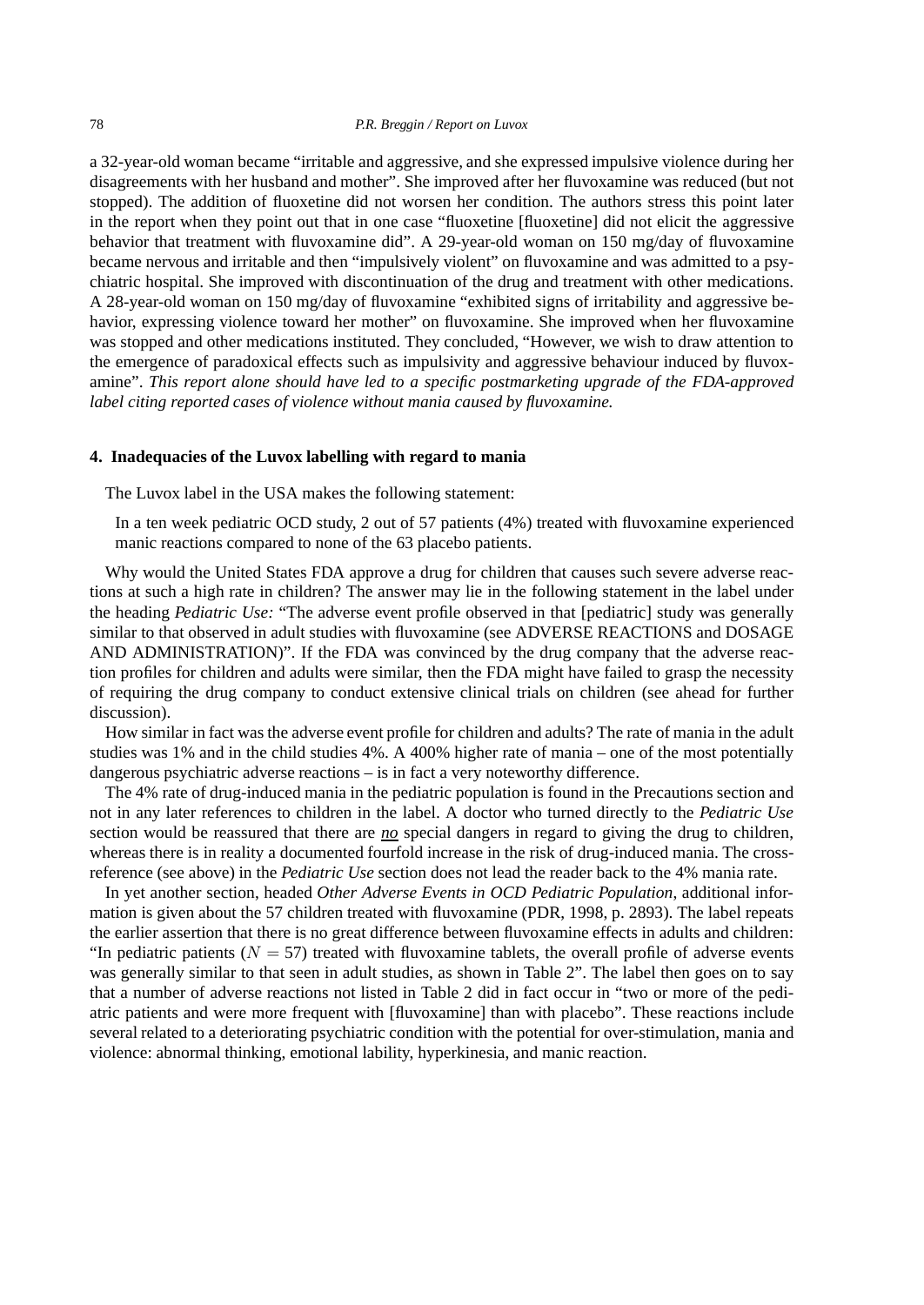As in the *Pediatric Use* section, there is no reference to the *Precautions* section with its all-important disclosure of an extraordinary 4% rate of mania in the drug-treated children compared to 0% mania in the control group of similar children.

By scattering these observations in two different places and by utterly omitting them from the most obvious place, *Pediatric Use*, the label effectively minimizes the true dangers of psychiatric adverse reactions in the pediatric population.

Meanwhile, the actual rates for mania as reported from studies of routine clinical practice (reviewed above) showed a much higher frequency of occurrence for mania in children and adults than indicated in the label. These findings were not incorporated into a revised Luvox label.

## **5. Failure to disclose the stimulant profile**

Like other SSRI's, fluvoxamine has a dangerous stimulant profile. Mania is simply the extreme manifestation of this profile. Unfortunately, the stimulant profile is not readily apparent in the Luvox labelling text.

As already noted, mania is described in the *Precautions* section. It also appears as "manic reaction" in the section headed *Nervous System* under "Adverse reactions" (PDR, 1998, p. 2894) where it is listed as one of the frequently reported reactions. As we have noted above, in FDA-parlance "frequent" means 1% or more.

Also under the heading *Nervous System* a variety of other stimulant or stimulant-like effects are described. Under the *Frequent* category, the following are listed: hyperkinesis, manic reaction, and psychotic reaction. Under the *Infrequent* category, the following typical stimulant psychiatric effects are listed: hostility, emotional lability, euphoria, psychosis, hallucination, delusion, depersonalization, and paranoid reaction. Also in this *Infrequent* category, several typical stimulant neurological effects are cited, including convulsion, delirium, twitching, akathisia, dystonia, and dyskinesia. I have reorganized the above list to make more obvious the connection between many of the stimulant-like adverse reactions. Not all are specifically stimulant in nature, but in fact all of these can be found in lists of adverse effects of stimulants.

Seizures are noted to occur in 0.2% of fluoxetine-treated patients, sufficient to require the observation to find a place in the *Precautions* section. Seizures are an expression of extreme CNS over-stimulation.

In Table 1 in the Luvox labelling ("Adverse Events Associated with Discontinuation of Treatment in OCD and Depression Populations") under the heading *Nervous System*, stimulant adverse reactions dominate the profile. These stimulant reactions include insomnia (4%), nervousness (2%), agitation (2%), anxiety (1%) and dry mouth (1%). All of these are typical stimulant effects except for somnolence (4%). Typical of the SSRIs, while the dominant profile is stimulatory, somnolence can also result.

In Table 2 ("Treatment-Emergent Adverse Event Incidence Rates by Body System in Adult OCD and Depression Populations Combined") the stimulant profile is further confirmed. Under *Cardiovascular*, the single adverse reaction cited is palpitations (3%). Palpitations are consistent with over-stimulation. Under the heading *Nervous System* in the chart, the pattern is clear: there is a listing of insomnia (21%), dry mouth (14%), nervousness (12%), tremor (5%), anxiety (5%), hypertonia (2%), agitation (2%) and CNS stimulation (2%). Several other listed reactions, including decreased libido, depression, palpitations and sweating are also commonly caused by drugs with stimulant effects. In the label, the drug company states that causation has not been proven in regard to these reports. However, the data demonstrate a stimulant profile, confirming the likelihood that the events are indeed drug related.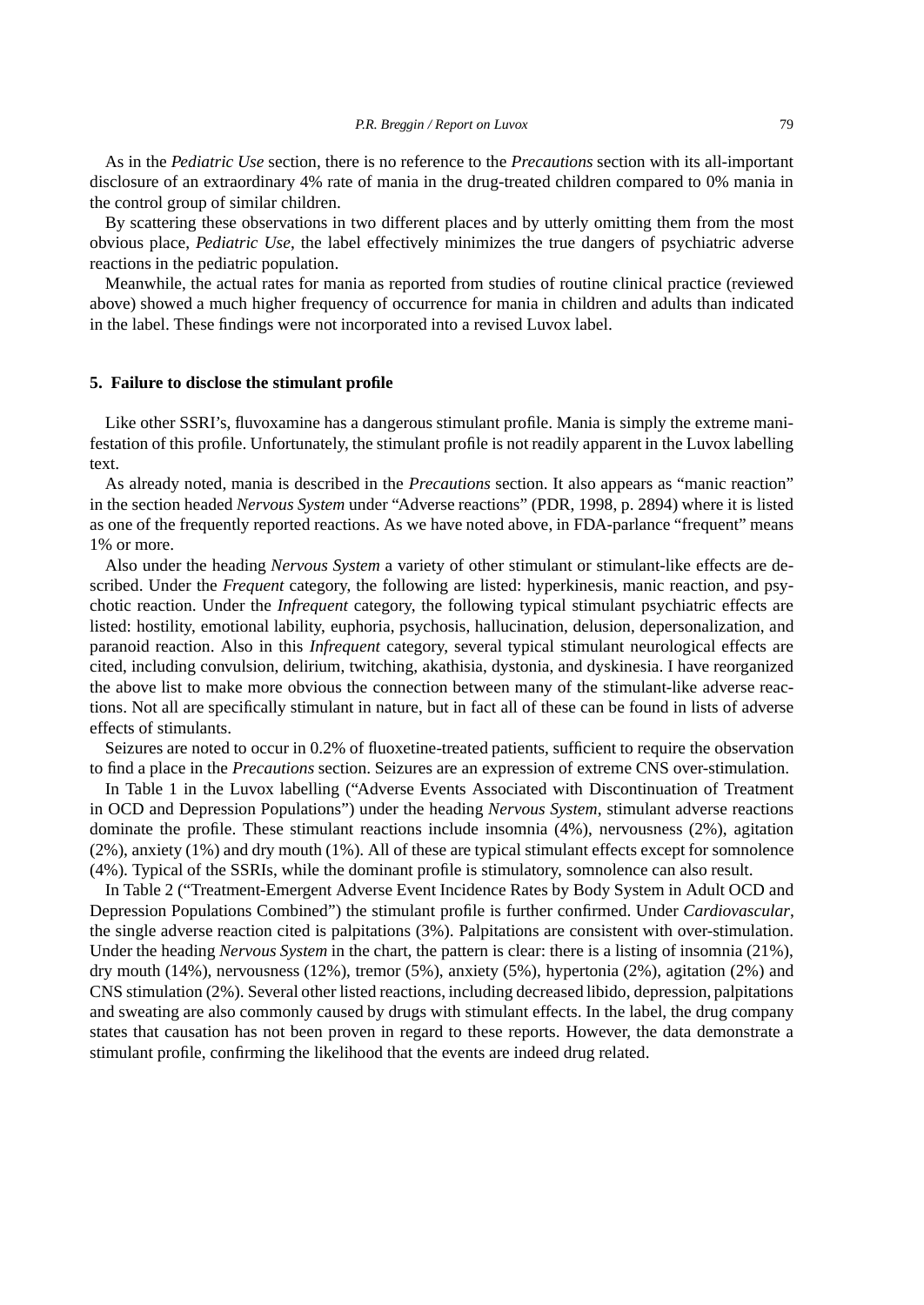The tables in the Luvox label list a 2% rate of agitation compared to 1% for placebo, and this figure has been used in advertisements and promotion. This unlikely result is created in part by dividing or fragmenting agitation into a variety of other symptoms, so as to reduce the rate for any given one. For example, several categories in Table 2 of the label can be viewed as aspects of agitation, including nervousness (12%), anxiety (5%) and CNS stimulation (2%). Combining agitation (2%), nervousness, anxiety and CNS stimulation into one category called "stimulation" results in a total figure of 21% instead of 2%. Again, it is more informative to speak of an overall stimulant profile rather than to present the individual expressions of stimulation as if they were unrelated.

In advertisements published in professional journals, the company produced additional data that were omitted from the labelling for the drug. Luvox advertisements appearing in the *American Journal of Psychiatry* in 1999 note the following rates in children comparing fluvoxamine and placebo:

|              | Fluvoxamine | Placebo |
|--------------|-------------|---------|
| Agitation    | 12%         | 3%      |
| Hyperkinesia | 12%         | 3%      |
| Depression   | 5%          | 0%      |

These rates are not given in the Luvox label. The label merely states that the rates are 5% or more and twice those recorded with placebo. In the *Adverse Reactions* section it is stated that "In a study of pediatric patients with OCD, the following additional events were identified using the above rule: *agitation, depression, dysmenorrhoea, flatulence, hyperkinesia, rash*". The "above rule" refers to a parenthetical statement, "(incidence of 5% or greater and at least twice that for placebo)".

An overall rate of 12% is far more ominous than a rate of 5% or more. A rate of 5% for depression is also especially striking when compared to 0% for placebo. Yet these data, while presented in Luvox advertisements is not to be found in the Luvox label.

Combining these data with others in the label, including the 4% rate of mania in the pediatric trials, the stimulant profile of fluvoxamine appears to be even more extreme in children than in adults. The label seems to indicate that the rates in Table 2, unless otherwise indicated, are similar for children and adults. Those "similar" rates from Table 2 relate to nervousness (12%), anxiety (5%) and CNS stimulation (2%). These rates can however be added to elevated rates for stimulant-like effects in children, i.e., agitation (12%) and hyperkinesia (12%). The total for all stimulant-like effects in children then becomes a huge 43%.

Even taking into account the potential overlap of more than one stimulant ADR in a particular individual, the cumulative rate of stimulation in children will remain very high. It will continue to exceed greatly the rate of stimulation in adults obtained by the same methods of calculation as in children (43% versus 21%).

In short, by scattering the stimulant profile data over various sections of the label, by leaving some critical data out of the text, and by never acknowledging the existence of the stimulant profile, Solvay Pharmaceuticals, Inc. effectively created a label that obscures or omits the most important dangers of Luvox. Clinicians know that stimulant drugs and stimulant-like drugs cause many serious adverse psychiatric reactions, including mania with paranoia and violence; but clinicians are not likely to gather from this label that fluvoxamine has a primarily stimulant profile of adverse reactions.

The label for Luvox should have contained a special table for children. As an example, I have constructed Table 1: Rates for Fluvoxamine-induced psychiatric ADRs in children. A table such as this would bring together the data scattered throughout the existing label with additional data found in the advertisements. It would provide much better information for physicians and consumers in evaluating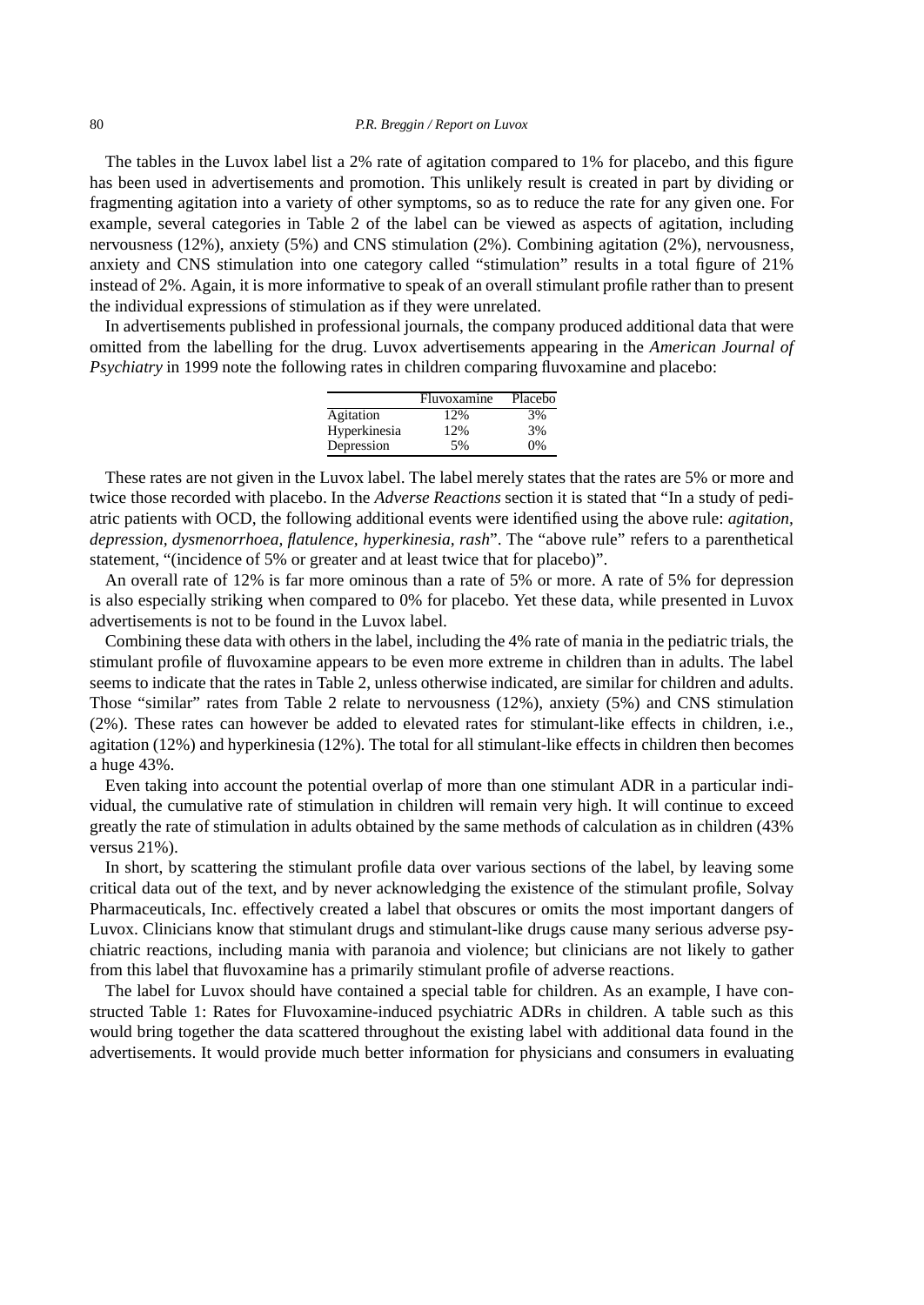| Rates for Luvox-induced psychiatric ADRs in children* |                                           |              |  |  |
|-------------------------------------------------------|-------------------------------------------|--------------|--|--|
| ADR                                                   | Luvox                                     | Placebo      |  |  |
|                                                       | A: Rates exceeding those found in adults  |              |  |  |
| Mania                                                 | 4%                                        | 0%           |  |  |
| Agitation                                             | 12%                                       | 3%           |  |  |
| Depression                                            | 5%                                        | 0%           |  |  |
| Abnormal thinking                                     | 4% at least                               | Less than 4% |  |  |
| Emotional lability                                    | 4% at least                               | Less than 4% |  |  |
| Hyperkinesia                                          | 12%                                       | 3%           |  |  |
|                                                       | B: Rates similar to those found in adults |              |  |  |
| Asthenia                                              | 14%                                       | 6%           |  |  |
| Somnolence                                            | 22%                                       | 8%           |  |  |
| Insomnia                                              | 21%                                       | 10%          |  |  |
| Nervousness                                           | 14%                                       | 10%          |  |  |
| Tremor                                                | 11%                                       | 6%           |  |  |
| Anxiety                                               | 5%                                        | 1%           |  |  |
| CNS stimulation                                       | 2%                                        | 1%           |  |  |
| Taste perversion                                      | 3%                                        | 1%           |  |  |
| Decreased libido                                      | 2%                                        | 1%           |  |  |
| Abnormal ejaculation                                  | 8%                                        | 1%           |  |  |
| Impotence                                             | 2%                                        | 1%           |  |  |
| Anorgasmia                                            | 2%                                        | 0%           |  |  |
| Hypertonia                                            | 2%                                        | 1%           |  |  |

Table 1

\*This table was constructed based on available data reported by Solvay Pharmaceuticals. It does not reflect higher rates reported in the scientific literature for many of these ADRs. It provides one example of the type of table needed in the Luvox label in order to make the adverse reaction profile for children more readily understandable.

the risk/benefit ratio. The current label fails to bring this critical information together in a readily understandable fashion.

Doctors and consumers need to know that children taking fluvoxamine are exposed, even in very short-term drug-company sponsored trials, to very high rates of drug-induced depression, agitation, and hyperkinesia.

Furthermore, as I have described in various books [4–6] and numerous forensic reports (www.breggin. com), the combination of agitation and depression adds up to an "agitated depression". *Agitated depression is one of the most dangerous conditions in psychiatry and is frequently the specific disorder associated with drug-induced violence and murder.* The combination of fluvoxamine-induced agitation and depression, even without mania, could account for Eric Harris's disturbed mental state.

#### **6. Conducting very small paediatric trials**

According to the Luvox label only 57 children received fluvoxamine in the pediatric trials for OCD. The trials lasted 10 weeks but the drug would be used for months and even years.

Food and Drug Administration [16] officials and other experts have become increasingly concerned about the inadequacy of the relatively small trials used for drug approval. In that context, they defined "small" as comprising some 3,000–4,000 subjects, very different from the 57 involved in the pediatric trials for fluvoxamine.

Writing in the *Journal of the American Medical Association* on behalf of the FDA, David Kessler declared in 1993 that: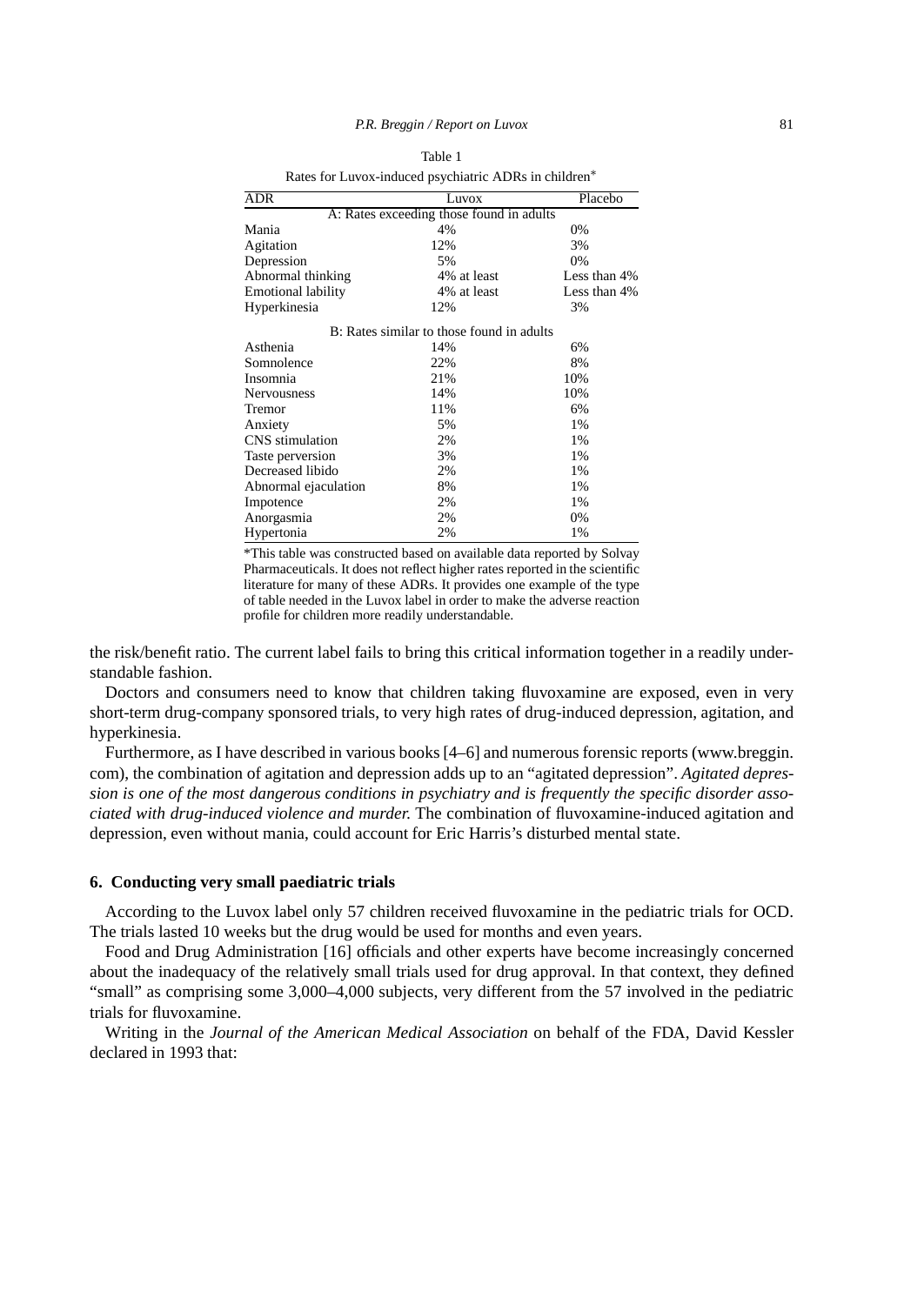Even the large, well-designed clinical trials that are conducted to gain premarket approval cannot uncover every problem than can come to light once a product is widely used. ... If an adverse event occurs in perhaps one in 5000 or even in 1000 users, it could be missed in clinical trials but pose a serious safety problem when release to the market.

Writing in *Goodman and Gilman's Pharmacologic Basis of Therapeutics*, Alan Nies [34] makes a similar point:

Since only a few thousand patients are exposed to experimental drugs in more or less controlled and well-defined circumstances during drug development, adverse drug effects that occur as frequently as 1/1,000 may not be detected prior to marketing. Postmarketing surveillance of drug usage is thus imperative to detect infrequent but significant adverse effects (p. 77).

Thomas Laughren, the Group Leader for Psychiatric Drugs in the FDA reviewed in 1992 the standards and limitations or problems inherent in using clinical trials to determine adverse drug effects. After describing the small size and short duration of the premarketing clinical trials, Laughren concluded:

It is important to acknowledge this limitation of the typical development programs and to recognize that careful postmarking surveillance is the most feasible method for detecting the more infrequent adverse events occurring with the use of a new drug.

Unfortunately, the vast amount of postmarketing data found in the literature has not influenced the manufacturer of fluvoxamine to increase the warnings about fluvoxamine-induced abnormal behavior including mania and violence.

Given that 1,000 or more patients in clinical trials are inadequate to the task of detecting adverse drug reactions, how and why did the FDA approve fluvoxamine for children on the basis of a mere 57 child subjects in the clinical trials? The label indicates that the drug company took the position that the safety profiles for children and adults were similar. As a result of this claim, the FDA probably failed to demand more rigorous testing in children.

However, the safety profiles for children and adults were dissimilar in significant ways. The rate for mania was four-times greater in the child group than among the adults (4% versus 1%). The rate for agitation was six-times higher in the child group (12% versus 2%). The rate for depression was at least two and a half times higher for the child group (5% versus 2%) and, as earlier discussed, was probably much higher than that. Finally, the rate for hyperkinesia in the children was at least twelve times higher (12%) in the child group than the adult group (no figures were provided but the rate was probably below 1%).

Based on these huge discrepancies involving dangerous psychiatric ADRs of great importance to the mental health of children, the pediatric and adult ADR profiles were very dissimilar. The FDA should have required extensive testing on children in order to more accurately estimate the frequency and severity of ADRs in children.

## **7. Spontaneous Reports to the FDA**

The FDA's Spontaneous Reporting System (MEDWatch) is one of the most important methods for detecting emerging adverse drug reactions after a drug has been approved and put onto the market. Some pharmaceutical companies have tried to minimize the importance of this reporting system in establishing causality. However, the FDA uses it to establish causality, and has drawn on its data to take regulatory actions such as upgrading labels and removing drugs from the market [4].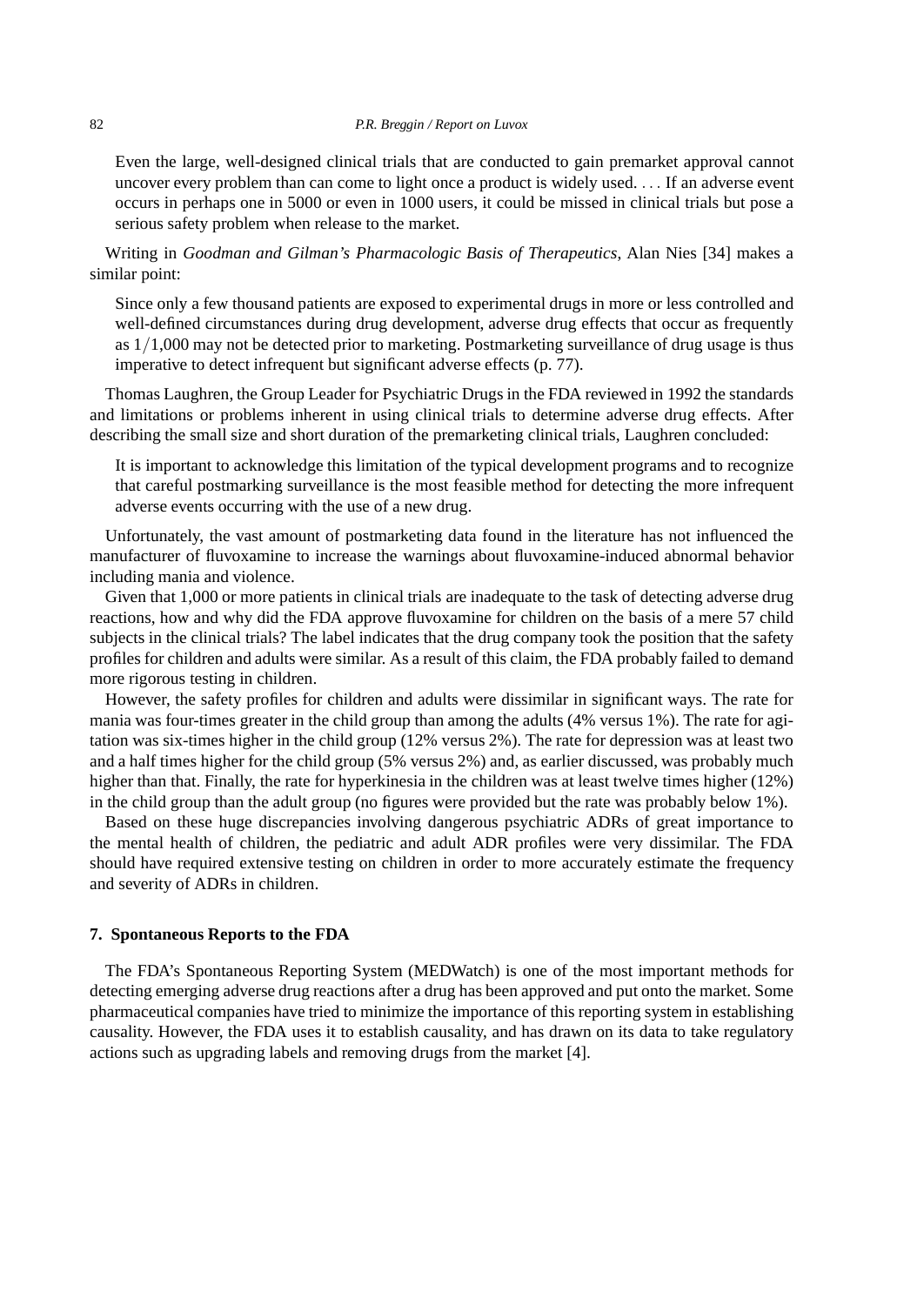Making use of procedures established under the *Freedom of Information* legislation, I obtained the FDA's complete file of adverse reactions reported to the FDA from 11.3.97 through 10.13.99. The total number of reports was 441 (with a few duplicates). While no one case report can necessarily be used to determinate causation, overall patterns can be critical to understanding the kind of harmful effects that the drug tends to produce. Therefore, I evaluated the kinds of ADRs reported to the FDA by dividing the reports of adverse psychiatric events into three categories.

I located 65 reports that could be coded into the category of Stimulation. These reactions varied along a continuum from agitation and anxiety to mania. In the category of Depression, Suicide, Self-Injury, and Apathy, I coded 34 reports, nine of which overlapped with the stimulant category (26%). Under the category Anger, Aggression and Violence, I coded 10 cases, five of which overlapped with the stimulant category (50%). The high number of stimulant ADRs and the large overlap of Anger, Aggression and Violence ADRs with stimulation (50%) supports my analysis that the manufacturer of Luvox has failed to communicate the stimulant-like dangerous effects associated with fluvoxamine.

Similarly, the Committee on Safety of Medicines of Great Britain [10] found a significant numbers of reports from physicians concerning fluvoxamine-induced tremor, agitation, anxiety, and convulsions, all of which fit a stimulant profile. They issued a warning not to give fluvoxamine to patients with a history of epilepsy.

## **8. Problems associated with shorter half-life**

According to the manufacturer, Luvox has a half-life of 15.6 hours. When a half-life is less than 24 hours, inter-dose withdrawal is a distinct possibility as the blood levels of the drug fall below half their peak before the passage of 24 hours. Particularly when the individual awakens in the morning, perhaps as much as 24 hours after the last dose, the blood level can be considerably reduced, leading to morning withdrawal symptoms.

Drug blood levels that rise and fall in rapid cycles will cause rapidly fluctuating biochemical imbalances in the brain. The brain simply cannot adjust to such rapid changes. In regard to a psychoactive substance, this will cause unstable moods. In adolescents such as Eric Harris, who might normally have somewhat labile moods, the problem is likely to be exacerbated.

Nowhere in the label however does Solvay Pharmaceuticals, Inc. warn about or even mention the hazards associated with a shorter half-life. The drug company does not describe any withdrawal risk and does not mention the possibility of inter-dose withdrawal occurring between doses with this short-acting drug.

Although the company has given no recognition to the problem, the dangers of withdrawal symptoms from short-acting SSRIs has reached headline proportions. The front page of the October 1999 issue of *Clinical Psychiatry News*reports on "Discontinuation Symptoms Linked to SSRI's Half-Life" (Sherman, 1999). In their 1997 review, Zajecka et al. [49] stated, "The short half-life SSRIs appear to be more commonly associated with acute discontinuation symptoms compared with longer half-life agents". In a section on fluvoxamine, these same authors described studies that have demonstrated high rates of withdrawal reactions including some "associated with significant impaired function" (p. 294).

Withdrawal, like toxicity, can involve increased irritability and aggression (e.g., [2,12,40]). These effects can confuse patients, leading them to believe that they have a "need" for the medication when they are actually undergoing withdrawal reactions between doses or when they cease to take the product.

I was recently the medical expert in a Paxil withdrawal suit filed in San Jose, California on August 19, 2000 as a "Complaint for Injunctive Relief Under Business and Professions Code" *(Nguyen & Farber,*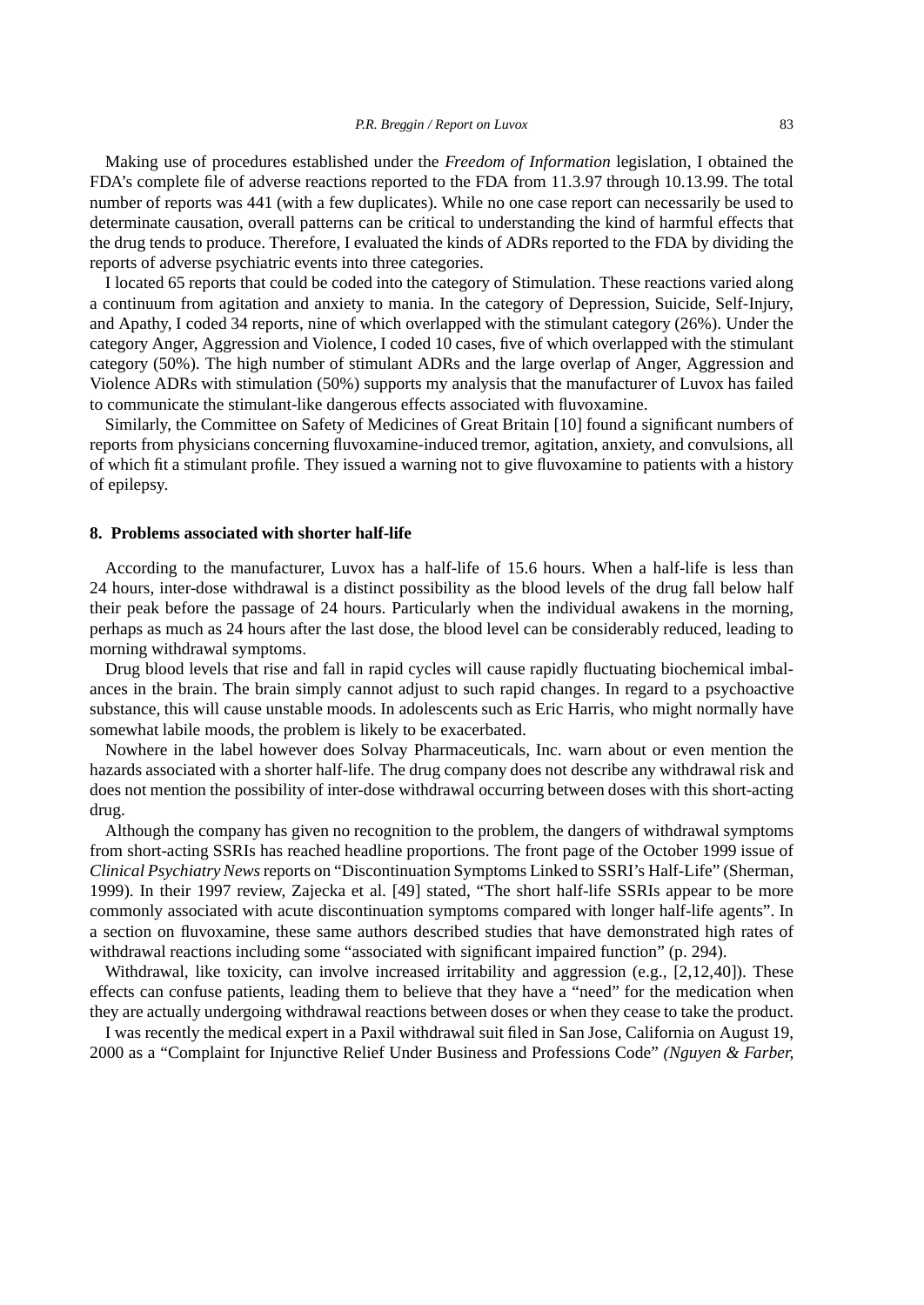*plaintiffs vs. SmithKline Beecham Corporation, Case No: CV791998).* The manufacturer of Paxil, Glaxo SmithKline was accused of negligence in not recognizing the dangers of withdrawal from Paxil. Paxil, like Luvox, is a short-acting SSRI. The drug company and the plaintiffs subsequently "resolved" the suit and the drug company upgraded its label to include a section of withdrawal symptoms. The new Paxil label lists "agitation" and "anxiety" as possible withdrawal effects. These are, of course, relevant to Eric Harris's experience. Yet Luvox, a very similar drug, has not placed similar information about withdrawal in its label.

#### **9. Evidence of increased risks as compared to other SSRI's**

Evidence is accumulating that fluvoxamine is more dangerous than other SSRIs. An epidemiological study in Great Britain advanced evidence "... that fluvoxamine compares unfavourably with fluoxetine, sertraline and paroxetine, both in terms of reported effectiveness and the incidence of adverse events" [31, p. 235]. These data were derived from the Prescription-Event Monitoring (PEM) system. The category of "malaise/lassitude" was the most frequent psychiatric ADR reported for fluvoxamine. Numerous cases of hypomania and mania were also reported for this drug.

Similarly, Grimsley and Jann [21] carried out a large-scale review of published clinical trials and concluded that, overall, SSRIs have similar patterns of adverse effects. However, they cite an important exception: fluvoxamine has a less favourable profile for adverse effects, including some of the more serious ones that have been cited in this report:

"When pooled data from several controlled studies involving 22 patients were used, the frequencies of adverse effects reported with fluvoxamine treatment were much higher: nausea and vomiting  $(37%)$ , sedation  $(26%)$ , dry mouth  $(26%)$ , headache  $(22%)$ , constipation  $(18%)$ , agitation  $(16%)$ , insomnia (15%), dizziness (14%), tremor (11%), and sweating (11%)" (p. 937)."

Several of the above adverse reactions (agitation, insomnia, tremor and sweating) are typical stimulant qualities. As already documented, they can be warning signs of impending violence and mania.

Interestingly, the authors cite a study [24] pointing to electrical brain wave studies that "predicted that fluvoxamine possessed predominantly stimulant-type properties" (p. 938). This indicates that there were early warnings that fluvoxamine would turn out to have particularly stimulating effects.

# **10. Conclusion**

An examination of the FDA-approved label for Luvox (fluvoxamine) illustrates how critical information about adverse effects can be buried, scattered, or omitted, even from an officially approved text, making a medication seem much more safe than it really is. The risks associated with prescribing fluvoxamine to children are scattered throughout the Luvox label in four different sections. They are not compiled or pulled together in the text. It would take hours for a physician or other health care provider to pore over this label in order to extract the information on children. In addition, the safety profile for children is based on a mere 57 children treated with fluvoxamine in controlled clinical trials.

In the case of Luvox, the basic stimulant profile of adverse reactions is difficult to ascertain from reading through the label. Furthermore, children are described as incurring similar risks to adults when in fact children are much more at risk for serious psychiatric adverse drug reactions to fluvoxamine, including mania, agitation, hyperactivity and depression. In addition, a growing literature on the severity and frequency of fluvoxamine-induced mania, including the production of aggression and violence, has been omitted from the label.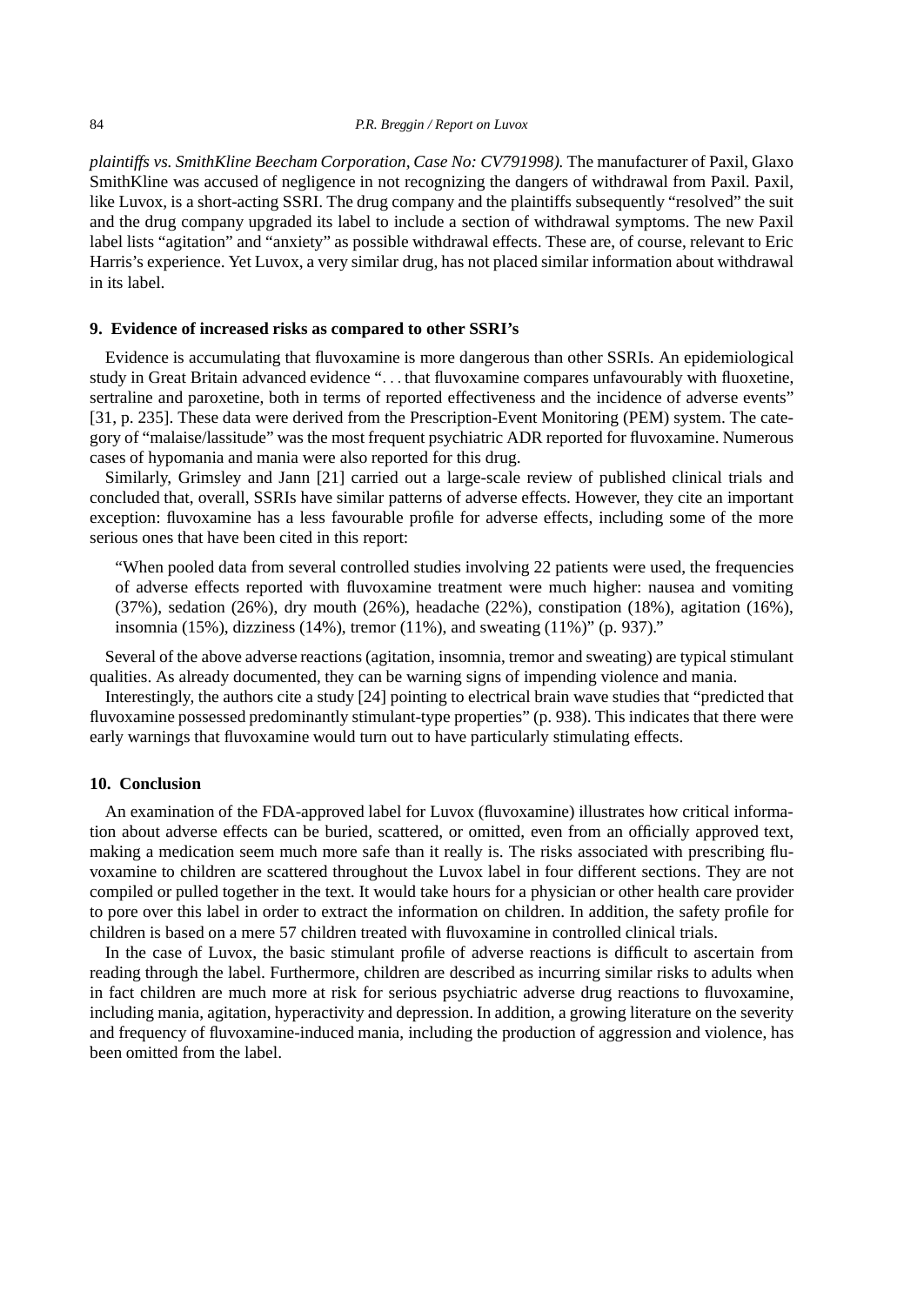Finally, the hazards associated with fluvoxamine's short half-life, especially withdrawal and inter-dose withdrawal, are unmentioned, despite a growing literature on the subject of SSRI withdrawal symptoms.

Health professionals need to be aware that reading of a drug label will not necessarily provide them with all of the most important information that they need in order to evaluate the risk/benefit ratio of the mediation. The labels are often organized in a manner that makes it difficult or impossible to make an overall assessment of the more serious risks. As in the case of the Luvox (fluvoxamine) label in the United States, even a thorough reading may not provide the necessary information if the company has failed to test adequately for adverse drug reactions, if the label obscures the information contained in it, omits data otherwise available to the company, or fails to keep pace with the scientific literature.

#### **Acknowledgement**

The author wishes to thank Ian Goddard for his research assistance.

#### **References**

- [1] J. Bastani, M. Troester and A. Bastani, Serotonin syndrome and fluvoxamine: A case study, *Nebraska Medical Journal* **81** (1996), 107–109.
- [2] D. Black, R. Wesner and J. Gabel, The abrupt discontinuation of fluvoxamine in patients with panic disorder, *Journal of Clinical Psychiatry* **54** (1999), 146–149.
- [3] S. Borg and K. Brodin, Antidepressant drugs, in: *Meyler's Side Effects of Drugs*, M.N.G. Dukes, ed., 13th edn, Elsevier, New York, 1996, pp. 31–80.
- [4] P.R. Breggin, *Brain-Disabling Treatments in Psychiatry: Drugs, Electroshock, and the Role of the FDA*, Springer, New York, 1997.
- [5] P.R. Breggin, *The Antidepressant Fact Book*, Perseus Books, Cambridge, MA, 2001.
- [6] P.R. Breggin and G. Breggin, *Talking Back to Prozac: What Doctors aren't Telling You about Today's Most Controversial Drug*, St. Martin's Press, New York, 1994.
- [7] *British National Formulary*, Number 29 (March 1995), British Medical Association and Royal Pharmaceutical Society of Great Britain, Great Britain.
- [8] C. Burrai, A. Bocchetta and M. Zompo, Mania and fluvoxamine, *American Journal of Psychiatry* **148** (1991), 1263–1264.
- [9] R. Christensen, Paroxetine-induced mania, *American Journal of Psychiatry* **152** (1995), 1439–1400.
- [10] Committee on Safety of Medicines (CSM), Fluvoxamine (Faverin): Adverse reaction profile, *Current Problems* **22** (1988, May).
- [11] J.N. Constantino, M. Liberman and M. Kincaid, Effects of serotonin reuptake inhibitors on aggressive behavior in psychiatrically hospitalized adolescents: Results of an open trial, *Journal of Child and Adolescent Psychopharmacology* **7** (1997), 31–44.
- [12] N. Coupland, C. Bell and Potokar, Serotonin reuptake inhibitor withdrawal, *Journal of Clinical Psychopharmacology* **16** (1996), 356–362.
- [13] A. Dorevitch, Y. Frankel, A. Bar-Halperin, R. Aronzon and Zilberman, Fluvoxamine-associated manic behavior: A case series, *Annals of Pharmacotherapy* **27** (1993), 1455–1457.
- [14] D. Ebert, R. Albert, A. May, A. Merz, H. Murata, I. Stosiek and B. Zahner, The serotonin syndrome and psychosislike side effects of fluvoxamine in clinical use – an estimation of incidence, *European Neuro-Pharmacology* **7** (1997), 71–74.
- [15] G.J. Emslie, A.J. Rush, W.A. Weinberg, R.A. Kowatch, C.W. Hughes, T. Carmody and J. Rintelmann, A double-blind, randomized, placebo-controlled trial of fluoxetine in children and adolescents with depression, *Archives of General Psychiatry* **54** (1997), 1031–1037.
- [16] FDA (Food and Drug Administration), *A MEDWatch Continuing Education Article*, Staff College, Center for Drug Evaluation and Research, Food and Drug Administration, Rockville, Maryland, 1995.
- [17] Food and Drug Administration (FDA), Adverse Event Reporting System (AERS): Freedom of Information (FOI) Report. Center for Drug Evaluation and Research, Food and Drug Administration, Rockville, Maryland, 1999.
- [18] O. Fumihiko and K. Okajima, Violent acts associated with fluvoxamine treatment, *Journal of Psychiatry and Neuroscience* **26** (2001), 339–349.
- [19] J. Glenmullen, *Prozac Backlash*, Simon & Schuster, New York, 2000.
- [20] D. Healy, Emergency of antidepressant induced suicidality, *Primary Care Psychiatry* **6**(1) (2000), 23–28.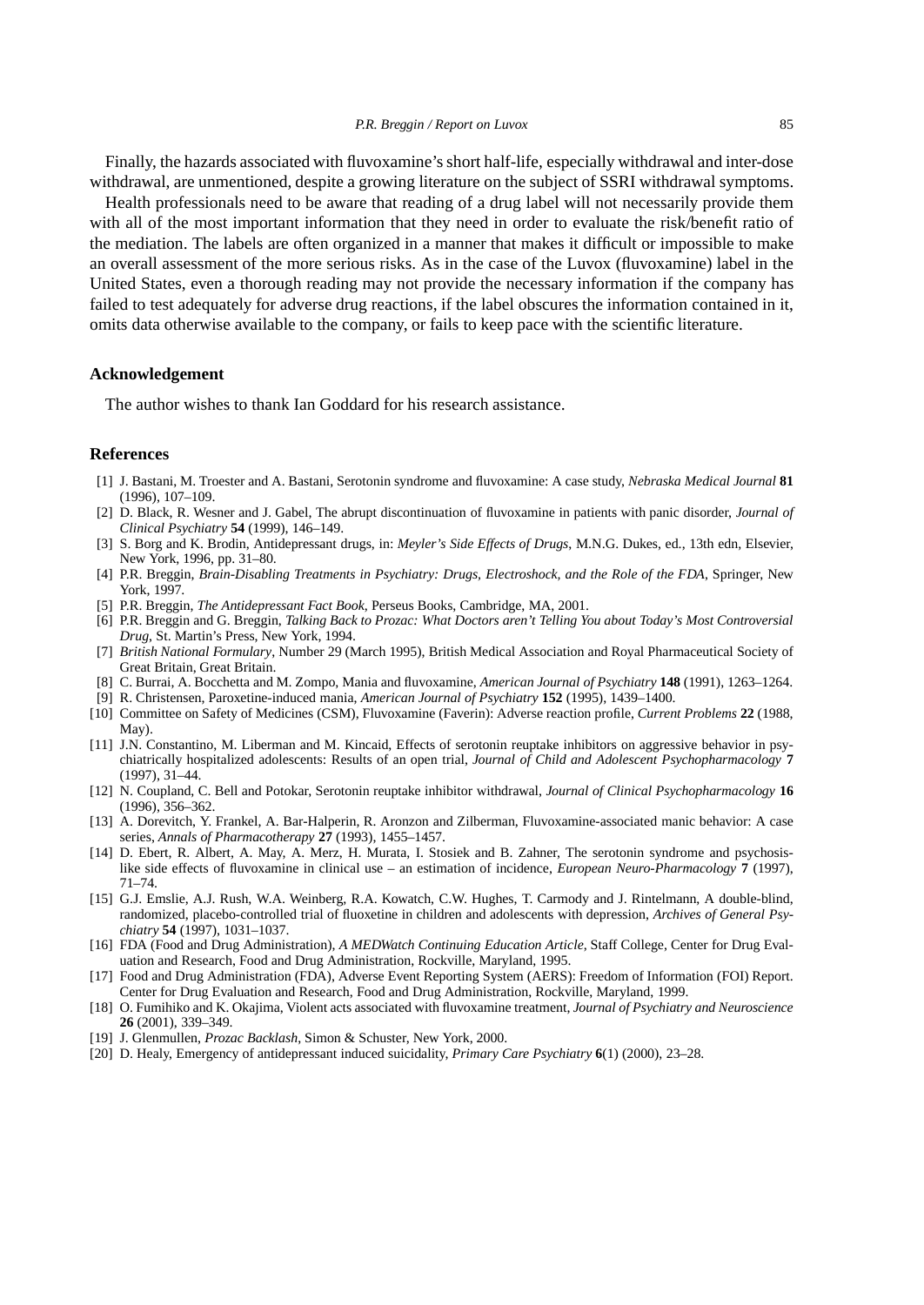- [21] S. Grimsley and M. Jann, Paroxetine, sertraline, and fluvoxamine: New selective serotonin reuptake inhibitors, *Clinical Pharmacy* **11** (1992), 930–957.
- [22] R. Hoehn-Saric, J. Lipsey and D. McLeod, Apathy and indifference in patients on fluvoxamine and fluoxetine, *Journal of Clinical Psychopharmacology* **10** (1990), 343–345.
- [23] R. Howland, Induction of mania with serotonin reuptake inhibitors, *Journal of Clinical Psychopharmacology* **16** (1996), 425–427.
- [24] T. Itil, A. Bhattachyaryya, N. Polvan et al., Fluvoxamine (DU-23,000), a new antidepressant. Quantitative pharmacoelectroencephalography and pilot clinical trials, *Progress in Neuropsychopharmacology* **1** (1977), 309–322.
- [25] J. Jain, B. Birmaher, M. Garcia, M. Al-Shabbout and N. Ryan, Fluoxetine in children and adolescents with mood disorders: A chart review of efficacy and adverse reactions, *Journal of Child and Adolescent Psychopharmacology* **2** (1992), 259– 265.
- [26] D. Kessler, Introducing MEDWatch: A new approach to reporting medication and device adverse effects and product problems, *Journal of the American Medical Association* **269** (1993), 2765–2768.
- [27] R. King, M. Riddle, P. Chappell, M. Hardin, G. Anderson, P. Lombroso and L. Scahill, Emergence of self-destructive phenomena in children and adolescents during fluoxetine treatment, *Journal of the American Academy of Child and Adolescent Psychiatry* **30** (1991), 179–186.
- [28] T. Laughren, Premarketing safety evaluation of new drugs, in: *Adverse Effects of Psychotropic Drugs*, J. Kane and J. Lieberman, eds, Guilford Press, New York, 1992.
- [29] B. Leonard, Pharmacological differences of serotonin reuptake inhibitors and possible clinical relevance, *Drugs* **43**(Suppl. 2) (1992), 3–10.
- [30] D. Leppard and N. Rufford, Top drugs firm admits bribes, *The Sunday Times* (*London, England*) (1993, November 21), 5.
- [31] F. Mackay, N. Dunn, N. Wilton, G. Pearce, S. Freemantle, and R. Mann, A comparison of fluvoxamine, fluoxetine, sertraline and paroxetine examined by observational cohort studies, *Pharmacoepidemiology & Drug Safety* **6** (1997), 235–246.
- [32] L. Marangell, S. Yudofsky and J. Silver, Psychopharmacology and electroconvulsive therapy, in: *Textbook of Psychiatry*, R. Hales, S. Yudofsky and J. Talbott, eds, The American Psychiatric Press, Washington, DC, 1999, Chapter 27, pp. 1025– 1132.
- [33] E. Mechatie, Fluvoxamine approved for childhood OCD, *Clinical Psychiatry News* (1997, May), 4.
- [34] A.S. Nies, Principles of therapeutics, in: *The Pharmacological Basis of Therapeutics*, A.G. Goodman, T.W. Rall, A.S. Nies and T. Palmer, eds, Pergamon Press, New York, 1991, pp. 63–86.
- [35] F. Okada and K. Okajima, Violent acts associated with fluvoxamine treatment, *Journal of Psychiatry & Neuroscience* **26** (2001), 339–340.
- [36] J. Oldroyd, Paroxetine-induced mania, *Journal of the American Academy of Child and Adolescent Psychiatry* **36** (1997), 721–722.
- [37] R. Peyre, H. Verdous and M. Bourgeois, Fluvoxamine: Study of treatment effect on a group of 189 hospitalized patients with depression (article in French), *Encephale* **18**(1) (1992), 73–74.
- [38] *Physicians' Desk Reference*, Medical Economics, Montvale, NJ, 1999–2002.
- [39] M.A. Riddle, R.A. King, M.T. Hardin, L. Scahill, S.I. Ort, P. Chappell, A. Rasmusson and J.F. Leckman, Behavioral side of fluoxetine in children and adolescents, *Journal of Child and Adolescent Psychopharmacology* **1** (1990/1991), 193–198.
- [40] J. Rosenbaum, M. Fava, S. Hoog, R. Ascroft and W. Krebs, Selective serotonin reuptake inhibitor discontinuation syndrome: A randomized clinical trial, *Biological Psychiatry* **44** (1998), 77–87.
- [41] A. Rothschild and C. Locke, Reexposure to fluoxetine after serious suicide attempts by three patients: The role of akathisia, *Journal of Clinical Psychiatry* **52** (1991), 491–493.
- [42] J. Silver, S. Yudofsky and G. Hurowitz, Psychopharmacology and electroconvulsive therapy, in: *American Psychiatric Press Textbook of Psychiatry*, 2nd edn, American Psychiatric Press, Washington DC, 1994, Chapter 27, pp. 897–1008.
- [43] F. Sim, A single dose of fluvoxamine associated with an acute psychotic reaction, *Canadian Journal of Psychiatry* **45** (2000), 762.
- [44] Solvay Pharmaceuticals, Inc. Advertisement, *American Journal of Psychiatry* **156** (1999), A36–A38.
- [45] Solvay Pharmaceutical Company, Individual Safety Report: Manufacturer's Report Number FLUV00299000121. [Regarding Luvox blood level from Eric Harris autopsy report]. Obtained from the Food and Drug Administration (FDA) through Freedom of Information, 1999, May 14.
- [46] F. Song, N. Freemantle, T. Sheldon, A. House, P. Watson, A. Long and J. Mason, Selective serotonin reuptake inhibitors: meta-analysis of efficacy and acceptability, *British Medical Journal* **306** (1993), 683–687.
- [47] M. Teicher, C. Glod and J. Cole, Antidepressant drugs and the emergence of suicidal tendencies, *Drug Safety* **8** (1993), 182–212.
- [48] J. Winter, D. Fiorella, S. Helsley and R. Rabin, Partial generalization of (-) DOM to fluvoxamine in the rat: Implications for SSRI-induced mania and psychosis, *International Journal of Neuropsychopharmacology* **2** (1999), 165–172.
- [49] J. Zajecka, K. Tracy and S. Mitchell, Discontinuation symptoms after treatment with serotonin reuptake inhibitors: A literature review, *Journal of Clinical Psychiatry* **58** (1997), 291–297.